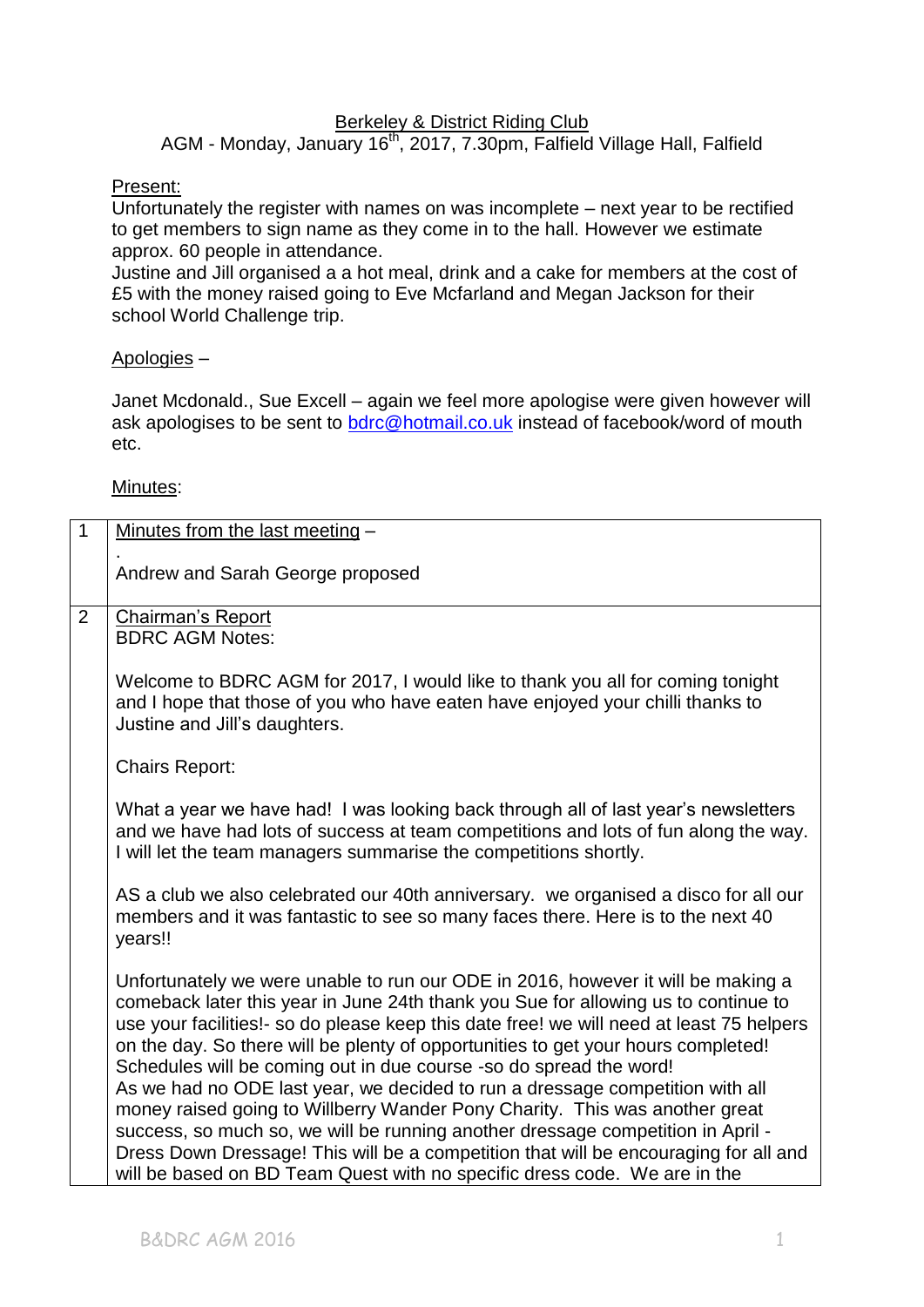|   | process of finalising classes and will be issuing the schedule shortly.                                                                                                                                                                                                                                                                                                             |
|---|-------------------------------------------------------------------------------------------------------------------------------------------------------------------------------------------------------------------------------------------------------------------------------------------------------------------------------------------------------------------------------------|
|   | WE also had a huge success with our non-res camp days, so a huge thank you<br>must go to Jo and jill for all your hard work organising these days. It was so nice to<br>hear such positive comments from our members all gaining in confidence<br>throughout their day.                                                                                                             |
|   | We must as a committee and club also thank Angela Cherrington for looking after<br>the Area 9 Flu/Vac database – this is a really important job as this ensures that all<br>clubs entering teams have got all their horses flu/tet records up to date.                                                                                                                              |
|   | I am really looking forward to seeing all our members develop and gain in<br>confidence throughout the coming 12 months - Keep up the good work and here is<br>to a fab 2017!!                                                                                                                                                                                                      |
| 3 | Treasurers Report -                                                                                                                                                                                                                                                                                                                                                                 |
|   | Sarah Couzens and Noolie Propose Reports - Please see separate financial<br>statement for full report.                                                                                                                                                                                                                                                                              |
| 4 | <b>Team Reports</b>                                                                                                                                                                                                                                                                                                                                                                 |
|   | <b>FOH</b><br>Andrew and Laura qualified, all riders did extremely well. Team 3 <sup>rd</sup> , 90cm qualified<br>for championships. Andrew won his section. Shanice won her section. Laura won<br>prize from non- BE rider.                                                                                                                                                        |
|   | SJ – teams did extremely well, but special mention to Andrew Winterton who was<br>the star of show coming 3 <sup>rd</sup> .                                                                                                                                                                                                                                                         |
|   | Dressage:                                                                                                                                                                                                                                                                                                                                                                           |
|   | 28 <sup>th</sup> Feb Leyland Court<br>4 Teams and 4 individuals<br>A fantastic but very cold day, great results all round.<br>Andrea Cox BRD D3 Prelim = $2^{nd}$<br>Becky Oxeham BRC D10 Novice = $2^{nd}$<br>Naomi Watkins Novice $30 = 5th$                                                                                                                                      |
|   | $4TH$ June DTM<br>Aimee Conlon = $1st$ (Qualified)<br>Teresa Ventimiglia<br>Both competed in Novice and Elementary producing great results in both classes.                                                                                                                                                                                                                         |
|   | 17 <sup>th</sup> July Rabson Manor – Dressage and Riding Tests<br>1 team who came 6 <sup>th</sup> overall, with Aimee Conlon coming 1 <sup>st</sup> in Novice24<br>Becky and Lauras prelim both producing excellent scores, Laura came 6 <sup>th</sup> overall,<br>Aimee 2 <sup>nd</sup> in Novice RT, Jackie 10 <sup>th</sup> in Novice RT, Aimee 3 <sup>rd</sup> in Novice 28 and |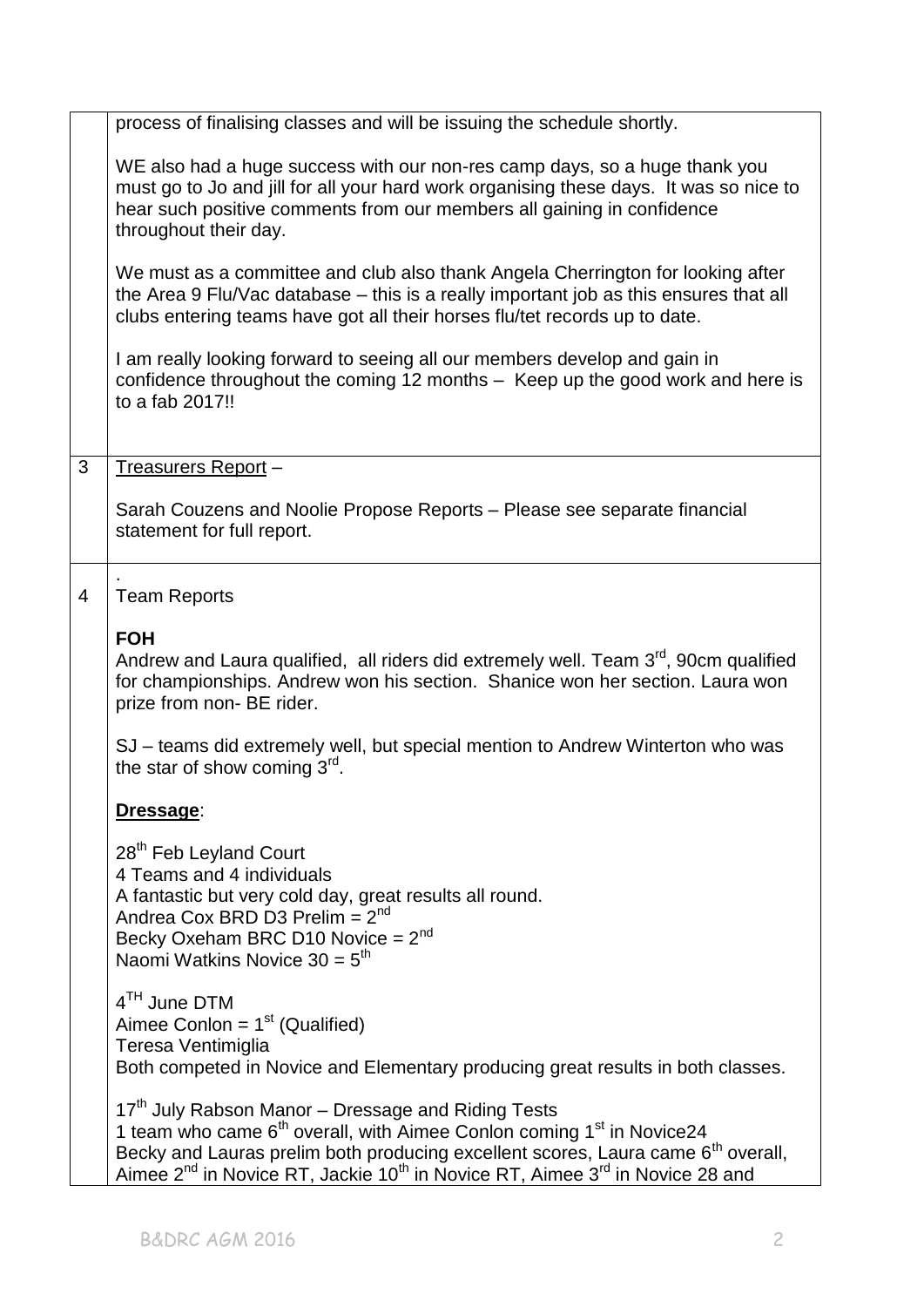Jackie 7<sup>th</sup> in Novice 28

 $12<sup>th</sup>$  November at Summerhouse, fab day with lots of new riders competing for the club.

Emma Wherry  $1<sup>st</sup>$  in warm up test, first time competing for a long time due to horse lameness. Emma Wherry  $6<sup>th</sup>$  Prelim 2.

Laura Nelmes – 1<sup>st</sup> in Prelim 2 Jo Dyer  $5<sup>th</sup>$  Individually – Novice 27

Team 5<sup>th</sup>for Jill Mcfarland, Laura Nelmes, Jo Dyer and Shanice Walton

Lincoln Championships Team of 4 doing really well, coming  $10<sup>th</sup>$  = Sally Thorne, Aimee Conlon, Sue Meredith, Jill Mcfarland Aimee Conlon - 5<sup>th</sup> 85% Riding Test & 3<sup>rd</sup> in Novice 24

DTM Championships Aimee Conlon 69.4% being ½% off placings,

Well done everyone who has competed this year, a very proud team manager

# **Combined Training:**

Results closers, 2 teams, 3 indvidual Gold  $3^{rd}$ , Green  $8^{th}$  the results were extremely close. Jo Dyer won in her arena on her beautiful horse Jill Mcfarlnd and her lovely her Basil achieved  $5<sup>th</sup>$ Sue Meredith achieved 1<sup>st</sup> for ROR

Noami went and represented us well. Thank you to Rachel, Ann and Fran for all your help and especial thank you to Tumpey green for stepping in at the last minute. Best Combined Training we've been to in the last few years.

Next one is Easter Monday. Email going out shortly

# **Horse Trial and Eventers challenge in Nov**

Double clears and good results, the teams achieved  $2^{nd}$  in the 90cm and 1<sup>st</sup> in the 100cm

Vicky Stacey qualified individual

Thank you to all our helpers as without you we would have not been allowed to compete.

# **Showjumping**

A cold winters day in January, thank you to all those came to compete and help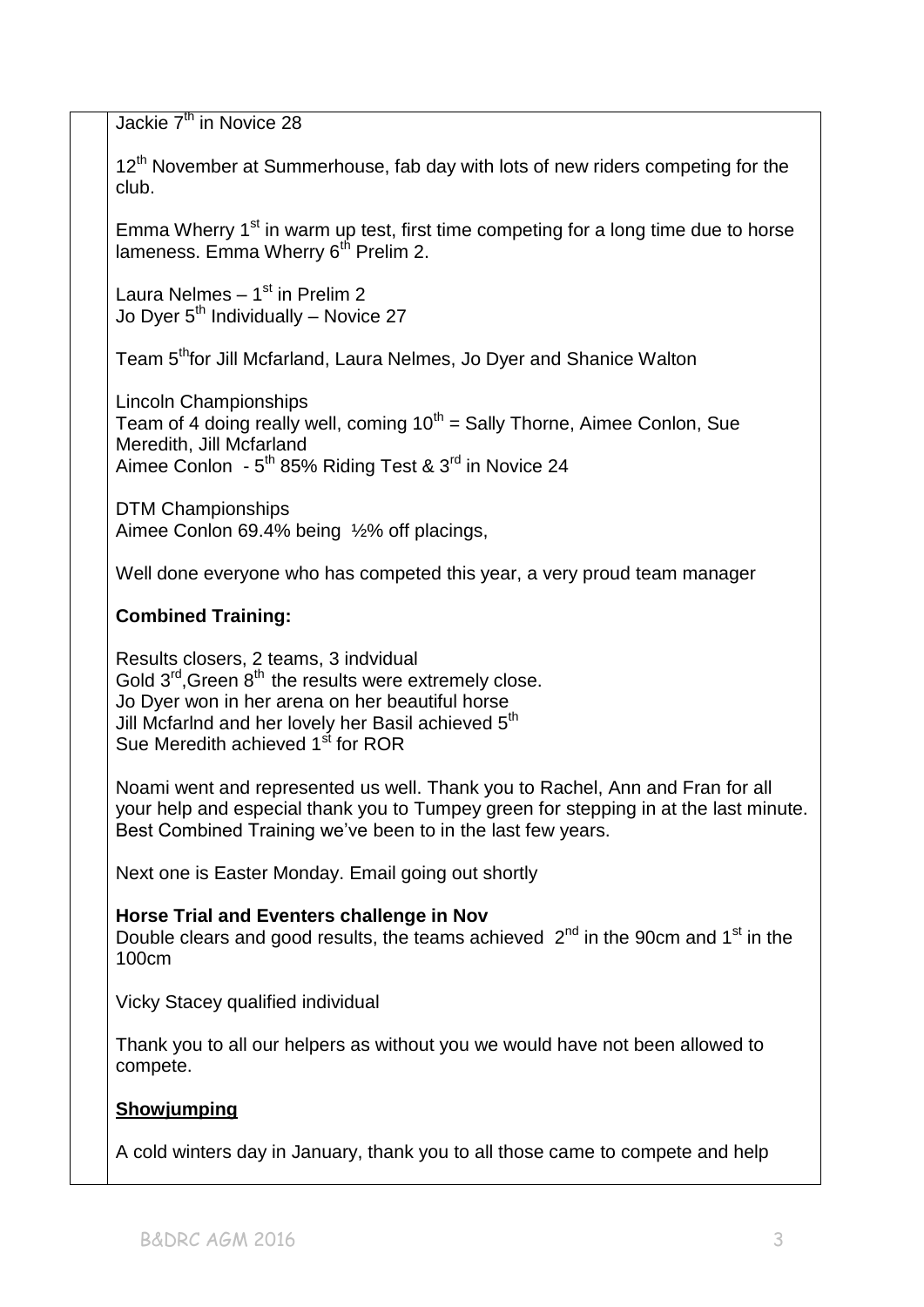|                | 19 <sup>th</sup> June – a very wet day, so thank you to all our helpers, despite weather we had<br>a great day with Laura and Shanice qualifying for Hartpury.                                                                                                                   |
|----------------|----------------------------------------------------------------------------------------------------------------------------------------------------------------------------------------------------------------------------------------------------------------------------------|
| 5              | <b>Election of Committee:</b>                                                                                                                                                                                                                                                    |
|                | Noolie Gregory and Ann Marshall agree for committee to be re-elected for next year.                                                                                                                                                                                              |
| 6              | Membership-                                                                                                                                                                                                                                                                      |
|                | 193 end of last year up 2                                                                                                                                                                                                                                                        |
|                | 116 already for 2017                                                                                                                                                                                                                                                             |
|                | Need to be member to attend rallied etc.                                                                                                                                                                                                                                         |
|                | Hours, need to let Carrie know about hours                                                                                                                                                                                                                                       |
| $\overline{7}$ | Rallies<br>At the end of the last year the rallies were not so well supported, Jill encourages<br>members take part and attend these.                                                                                                                                            |
|                | Explains she is looking at new rally ideas including guest instructors and new venue<br>If anyone has any suggestions then she asks people to let her know.                                                                                                                      |
|                | Jill thanks instructors, with special thanks going to rally organisers; they do a lot of<br>work ensuring these rallies run smoothly. Also thanks to helpers at rallies, these are<br>really important, so please look at upcoming rallies and see if you can help in<br>anyway/ |
|                | Thank you for using Equo                                                                                                                                                                                                                                                         |
| 8              | <b>Newsletter</b>                                                                                                                                                                                                                                                                |
|                | One member mentioned just sending out the newsletter by email however many<br>voted for paper copy. Justine asked for people to send things in and thanked those<br>who have provided articles/pictures etc.                                                                     |
| 9              | Events<br>Camp 2017: You must be a member to attend so please renew membership, final<br>payments by 14 <sup>th</sup> Feb, there is a new caterer and there will be fun evening<br>entertainment, with the chosen charity last being Willberry Wonder Pony                       |
|                | Dressdown Dressage April 30 <sup>th</sup> Dress Down Dressage - This will be at Burrows<br>Court on 30 <sup>th</sup> April. Fun filled day with fancy dress and lead rein. Keep an eye out<br>for the schedule!                                                                  |
|                | ODE at West Littleton – this year the event will be held later in June 24th – we will<br>need approx 75 helpers to make this a successful event. Please keep an eye out                                                                                                          |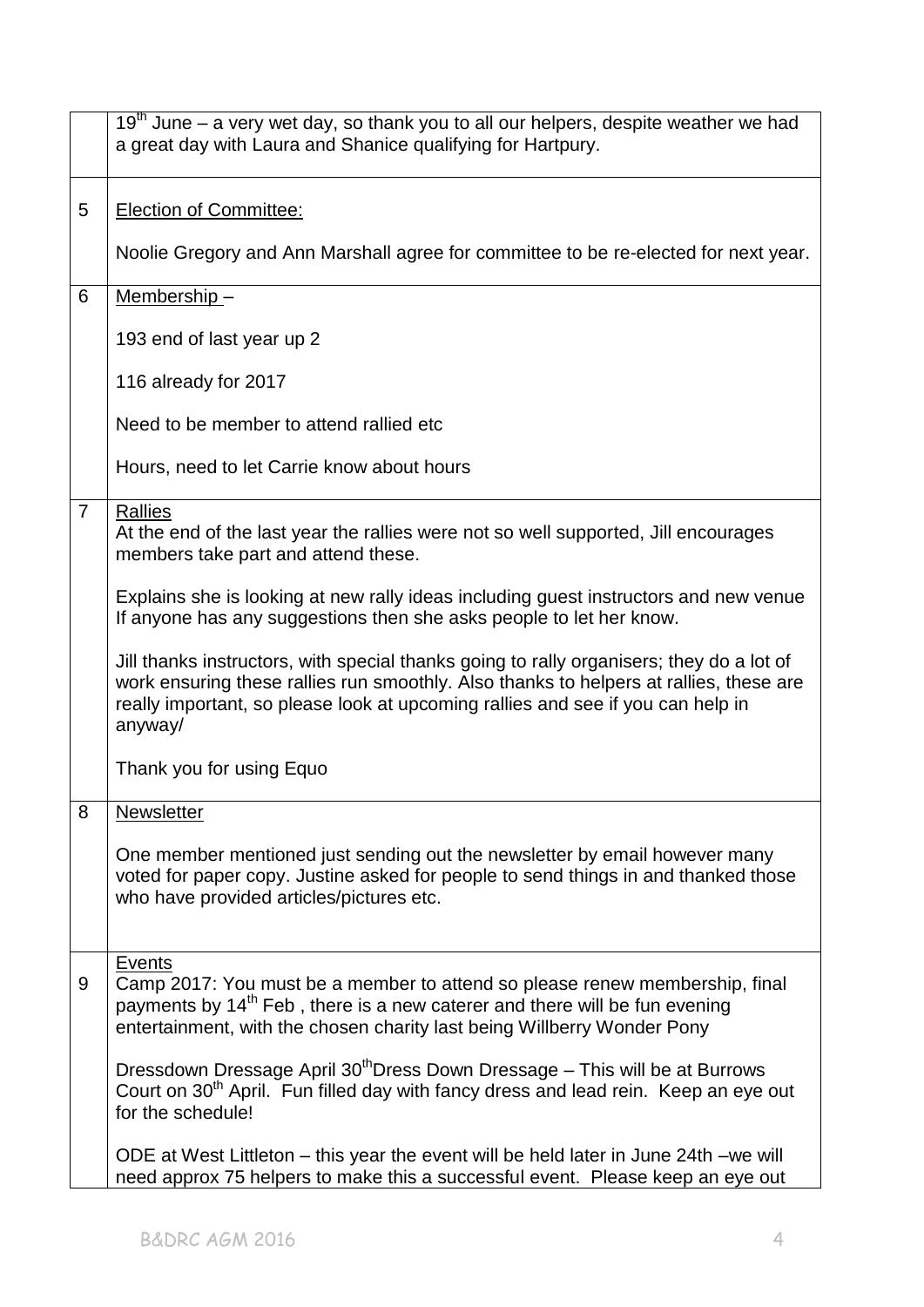|    | for updates regarding this. Sue Meredith has offered to do lunch bags and can help<br>and ride before and after                                                                                                                                                                                                                                                                                                                                                                                            |
|----|------------------------------------------------------------------------------------------------------------------------------------------------------------------------------------------------------------------------------------------------------------------------------------------------------------------------------------------------------------------------------------------------------------------------------------------------------------------------------------------------------------|
|    | Non-res camp – dates to be confirmed but will be running in the spring/summer at<br><b>Leyland Court</b>                                                                                                                                                                                                                                                                                                                                                                                                   |
| 10 | Club Awards: There were so many people that deserve recognition this year, so<br>choosing the award winners has been very hard. Sure it gets harder each year!!<br>1) Club All-rounder – This person has been stealing her mums horse all year as<br>her own has been out of action. She has stormed round the Sj and Eventers<br>courses and picked up best under 25 rider in her class. Well done Shanice<br>Walton.<br>2) The Southfield Dressage Glass $-$ This year, this will be going to a team $-$ |
|    | this team showed dedication and commitment, learning to ride as one even<br>when there are 4 of you in an arena at the same time. They worked hard<br>over a period of months with Kate Scott also making the trip up to Lincoln as<br>the Commander. Well done ladies - Aimee Conlon, Sally Thorne, Jill<br>McFarland and Sue Meredith, but also to all the other members that tried out<br>for the Team of 6 originally.<br>But also a special mention must also go to Aimee Conlon as an individual     |
|    | rider. She is consistently winning or being highly placed in all her dressage<br>classes and often goes to Lincoln as an individual or part of a team – Well<br>done - present voucher.                                                                                                                                                                                                                                                                                                                    |
|    | 3) The Anne Stevenson Memorial Trophy – This year this is going to a team –<br>They had qualified for the Horse Trials Championships and made the journey<br>to Swalcliffe. After the first day of dressage and SJ they were in the lead,<br>after the final day they still managed a fantastic result of 4 <sup>th</sup> –well done Bea<br>Hyde, Laura Nelmes, Andrew Winterton and Shanice Walton. Not to mention<br>Shanice being awarded the best U25 rider and Laura won the Non BE Cup.              |
|    | 4) The Ann Brown Training Bursary is going to Holly Winterton - Holly has<br>grown in confidence since joining the club. She attends lots of rallies and has<br>also taken on Rally organiser.                                                                                                                                                                                                                                                                                                             |
|    | 5) Best Vetran – Sue if you would kindly like to say a few words: - this is<br>being awarded to Andrew Winterton<br>6) I would also like to award Sally Thorne with a free rally as she attends lots of                                                                                                                                                                                                                                                                                                    |
|    | rallies and is happy to help as well.<br>7) An award of a free rally goes to all the rally organisers and Team Managers –<br>Lucy Baggs, Carrie Dailly, , Linda Eadie, Dee Hargreaves, Sarah George,<br>Jackie Grose, Karen Gobey, Claire Chiba and Michelle Ritter, Holly<br>Wintrerton and must not forget Angela Cherrington.                                                                                                                                                                           |
| 11 | <u>AOB</u>                                                                                                                                                                                                                                                                                                                                                                                                                                                                                                 |
|    | A request from Kate to those who have won awards tonight please stay so that we<br>can get a photo of you all for the next newsletter.                                                                                                                                                                                                                                                                                                                                                                     |
|    | Kate thanks everyone for attending tonight and another thank you to Justine and Jill<br>for organising the food tonight and please do speak to their girls -Eve and Megan to<br>find out more about their trip in 2017.                                                                                                                                                                                                                                                                                    |